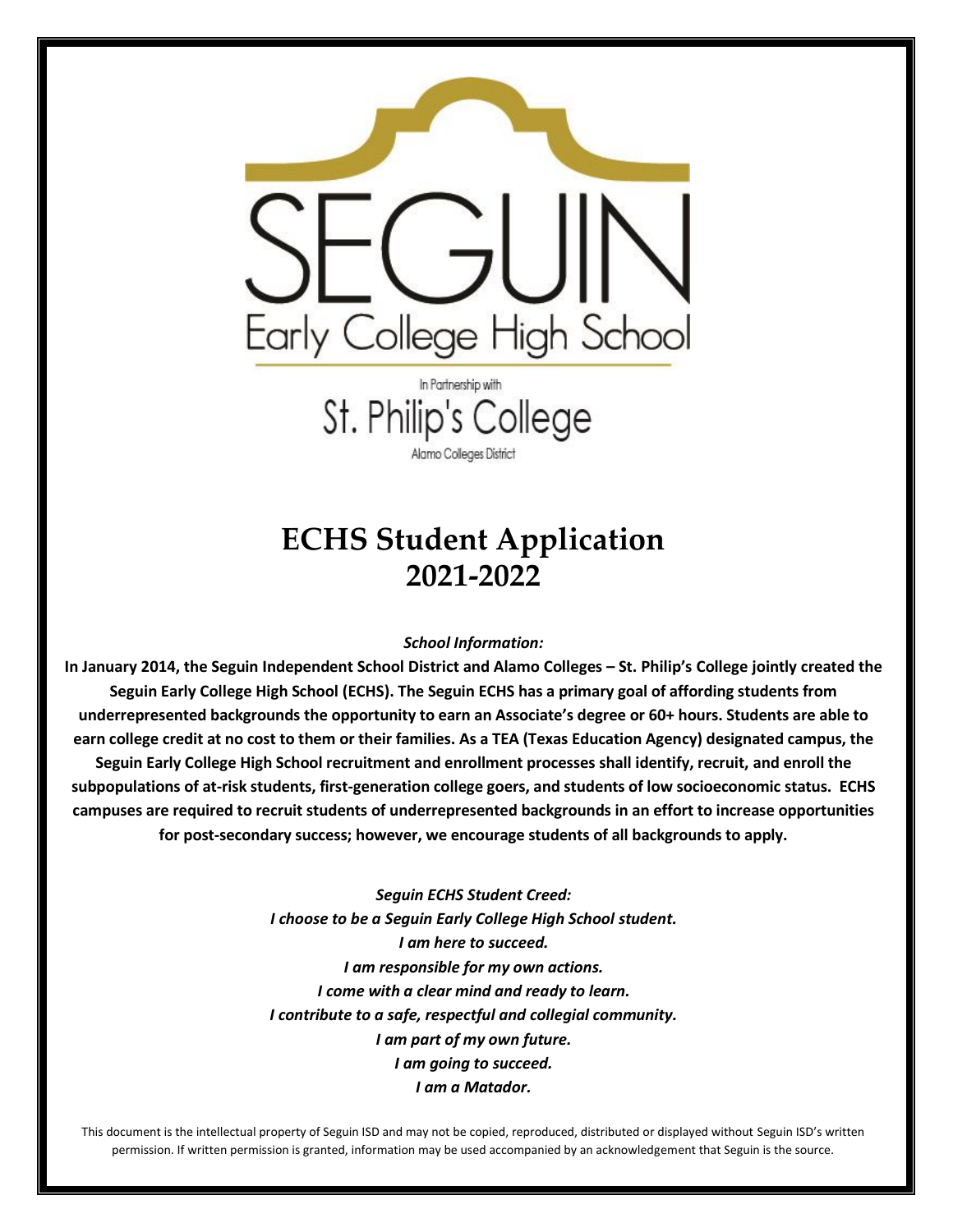# **ECHS Benefits & Value**

- The cost of tuition for one traditional 3-hour course at St. Philip's College is approximately \$645, but all college credit courses at Seguin Early College High School will be **FREE** to the students and their families.
- Earning your Associate degree as a high school student could result in a savings of over \$13,000!
- **•** College textbooks can cost from \$300 \$500 per semester, but students enrolled in college credit courses at Seguin Early College High School will have their textbooks paid for by SISD.
- According to the US Census Bureau, Texans with a college degree can earn nearly twice as 60 College much (at least \$57,765) as those with only a high school diploma (\$27,000).
- Credits ALL Seguin ECHS students will have access to a variety of academic support programs to maximize attainment of their educational goals.
- Seguin ECHS college credit courses will expose students to rigorous college-level content.
- Earn your high school diploma and an Associate of Arts. This 2-year degree can be transferred to any 4-year public university in Texas.

# **ECHS Expectations**

- Students will follow the Seguin ECHS Associate Degree 4 year course plan so as meet all complete all necessary coursework by his/her graduation date.
- Students will be expected to participate in the annual Summer Bridge Program at Seguin High School.
- Students interested in pursuing his/her Associate Degree will begin their dual credit coursework their 9th grade year. If an ECHS student has not met TSI standards in August of Freshman year, the latest he/she can begin the required Associate Degree coursework is first semester, sophomore year.
- ECHS Associate Degree students will be required to enroll in AVID as a means of academic and social/emotional support.
- ECHS students will be expected to attend morning and/or tutorials as needed.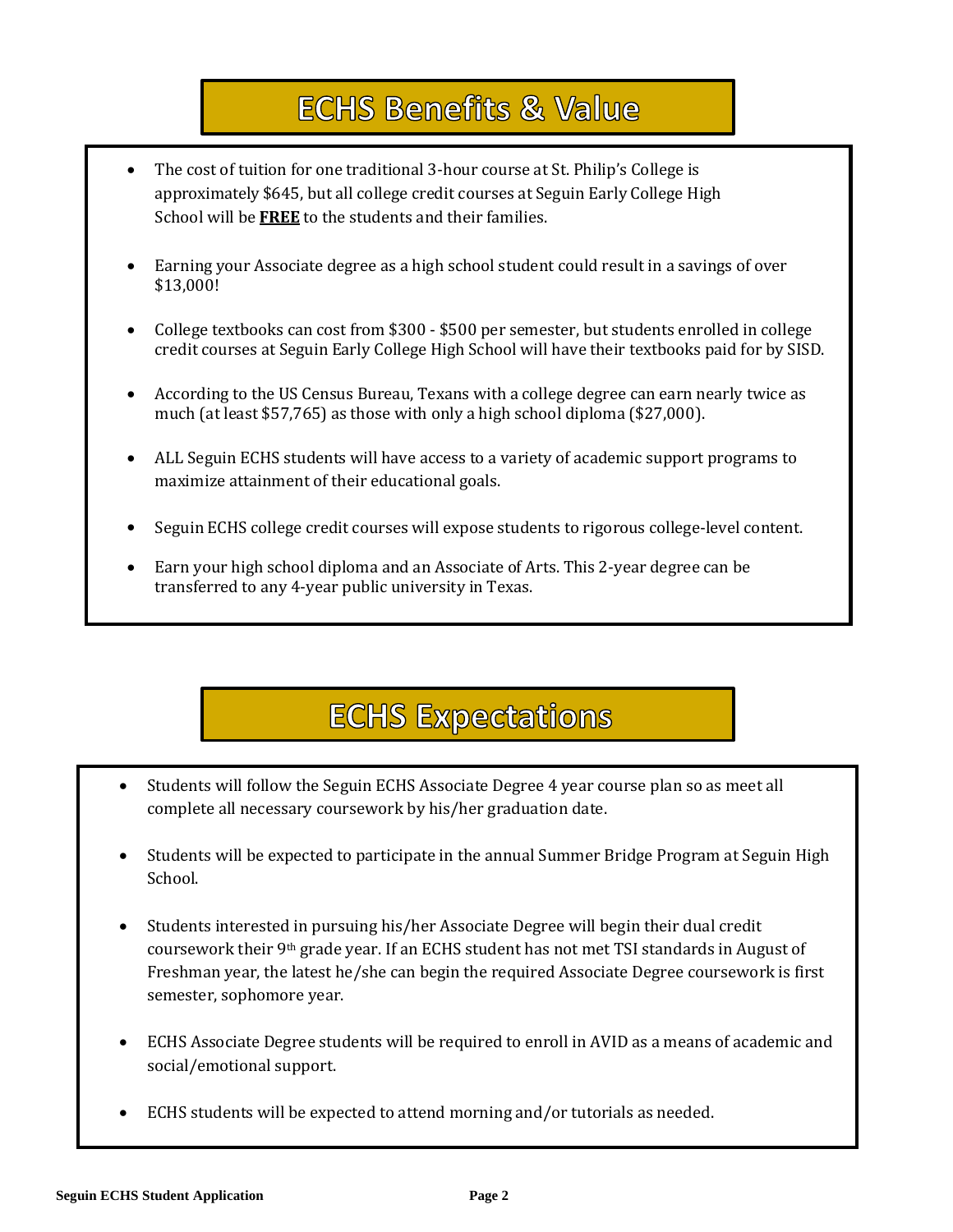

**Seguin ECHS Student Application** 1315 E. Cedar Seguin, TX 78155 (830) 401-8000

#### **Part I: Student & Parent Information: Please respond to/complete each box.**

| Name:                                                                                                                                 |                                            |                                                                                   |                               | Male                                                                                  |
|---------------------------------------------------------------------------------------------------------------------------------------|--------------------------------------------|-----------------------------------------------------------------------------------|-------------------------------|---------------------------------------------------------------------------------------|
| Last                                                                                                                                  | First                                      |                                                                                   |                               | Female                                                                                |
| <b>Current Middle School:</b>                                                                                                         |                                            |                                                                                   |                               | Date of Birth: (Month/Day/Yr)                                                         |
| <b>Student ID:</b>                                                                                                                    | <b>Student Cell Phone: (If applicable)</b> |                                                                                   | <b>Student Email Address:</b> |                                                                                       |
|                                                                                                                                       |                                            |                                                                                   |                               |                                                                                       |
| Name of the person(s) with whom you reside:                                                                                           |                                            |                                                                                   |                               | Relationship of the person with whom you                                              |
|                                                                                                                                       |                                            |                                                                                   | reside:                       |                                                                                       |
| Please check all that apply:<br>African American<br>$\Box$<br>Asian/Pacific Islander<br>П.<br>Hispanic<br>П.<br>White<br>П.<br>$\Box$ |                                            | Has anyone in your immediate family attended college?<br>П<br>N <sub>0</sub><br>П |                               | Yes (If yes, please provide the name and relationship of this person.)<br>Name: Name: |
| <b>Parent/Guardian Name:</b><br>Last                                                                                                  | First                                      | MI                                                                                |                               |                                                                                       |
| Address/City/Zip:                                                                                                                     |                                            |                                                                                   | <b>Place of Employment:</b>   |                                                                                       |